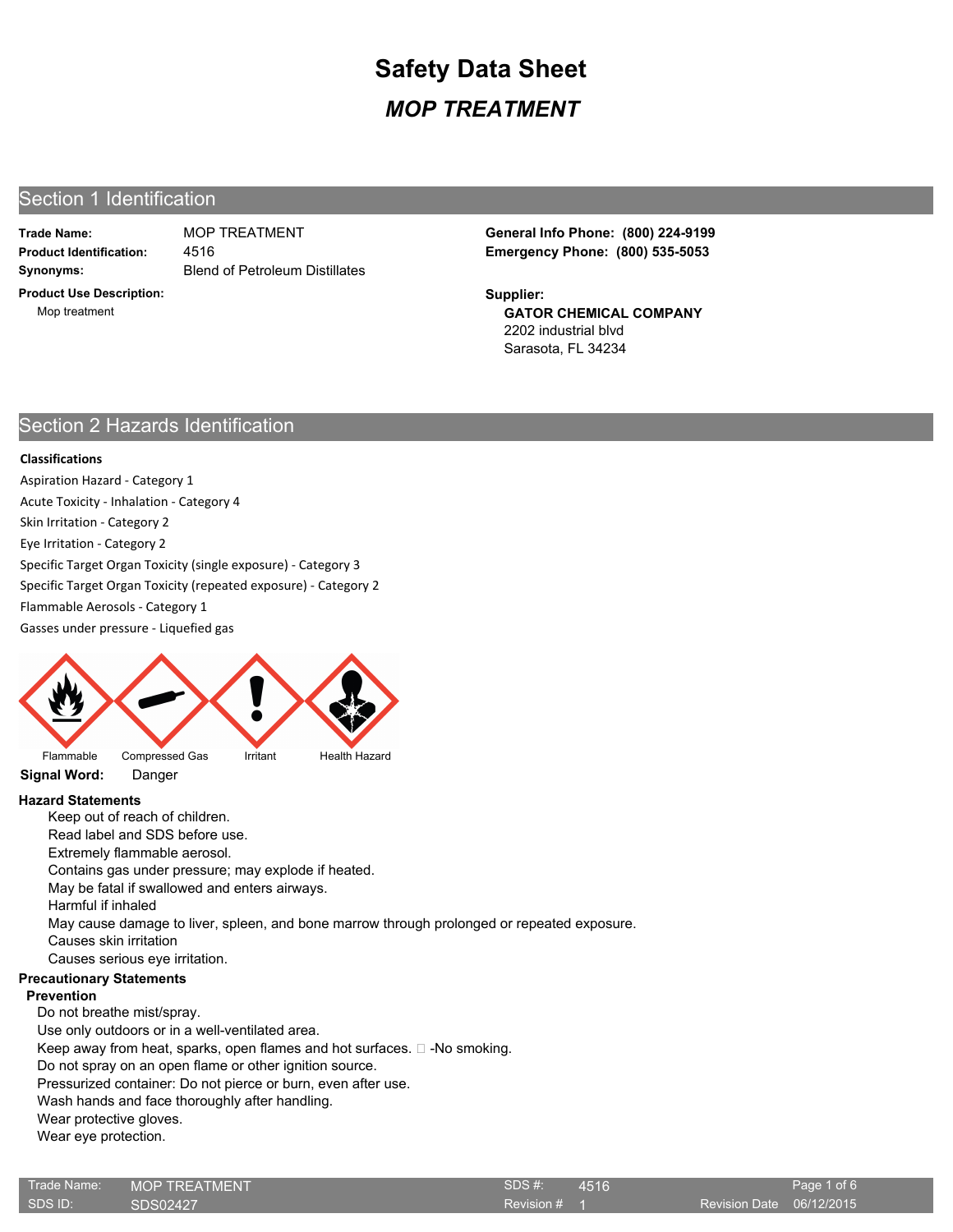#### **Response**

Get medical attention if you feel unwell. IF SWALLOWED: Immediately call a poison center or a doctor. Do NOT induce vomiting. IF ON SKIN: Wash with plenty of soap and water. If skin irritation occurs: Get medical attention. IF IN EYES: Rinse cautiously with water for several minutes. Remove contact lenses, if present and easy to do. Continue rinsing. Take off contaminated clothing and wash before reuse. If eye irritation persists: Get medical attention. IF INHALED: Remove person to fresh air and keep comfortable for breathing. Call a poison center or a doctor if you feel unwell.

#### **Storage**

Protect from sunlight. Do not expose to temperatures exceeding 50 °C/122 °F. Store in a well-ventilated place. Store locked up.

#### **Disposal**

Dispose of contents and container in accordance with all local, regional, and national regulations.

## **Hazards Not Otherwise Specified**

Not applicable

| Section 3 Composition  |            |                |  |
|------------------------|------------|----------------|--|
|                        |            | Concentration  |  |
| Chemical Name          | CAS#       | % by Weight    |  |
| Mineral Seal Oil       | 64742-06-9 | $>= 80 \le 90$ |  |
| <b>Butane</b>          | 106-97-8   | $>= 5 \le 10$  |  |
| Aliphatic Hydrocarbons | 64742-47-8 | $>= 5 \le 10$  |  |
| Propane                | 74-98-6    | $>=10$ $<=$ 20 |  |

## Section 4 First Aid

### EMERGENCY OVERVIEW

DANGER. Extremely flammable. Contents under pressure. Harmful or fatal if swallowed. Aspiration hazard if swallowed. Vapor harmful. Keep away from heat and flame. Can cause nervous system depression.

EYES: Rinse cautiously with water for several minutes. Remove contact lenses if present and easy to do. Continue rinsing. If eye irritation persists: Get medical attention.

SKIN: Wash with plenty of soap and water. If skin irritation or rash occurs get medical attention. Take off contaminated clothing and wash it before reuse.

INHALATION: Remove person to fresh air and keep comfortable for breathing. Call a poison center or a doctor if you feel unwell.

INGESTION: Harmful or fatal if swallowed. Seek medical attention immediately. Aspiration hazard - this material can enter lungs during swallowing or vomiting and cause lung inflammation and damage.

## Section 5 Fire Fighting Measures

| ⊦Trade Name:' | ' MOP TREATMENT. | SDS#    |
|---------------|------------------|---------|
| ∟SDS ID:      | <b>SDS02427</b>  | Revisio |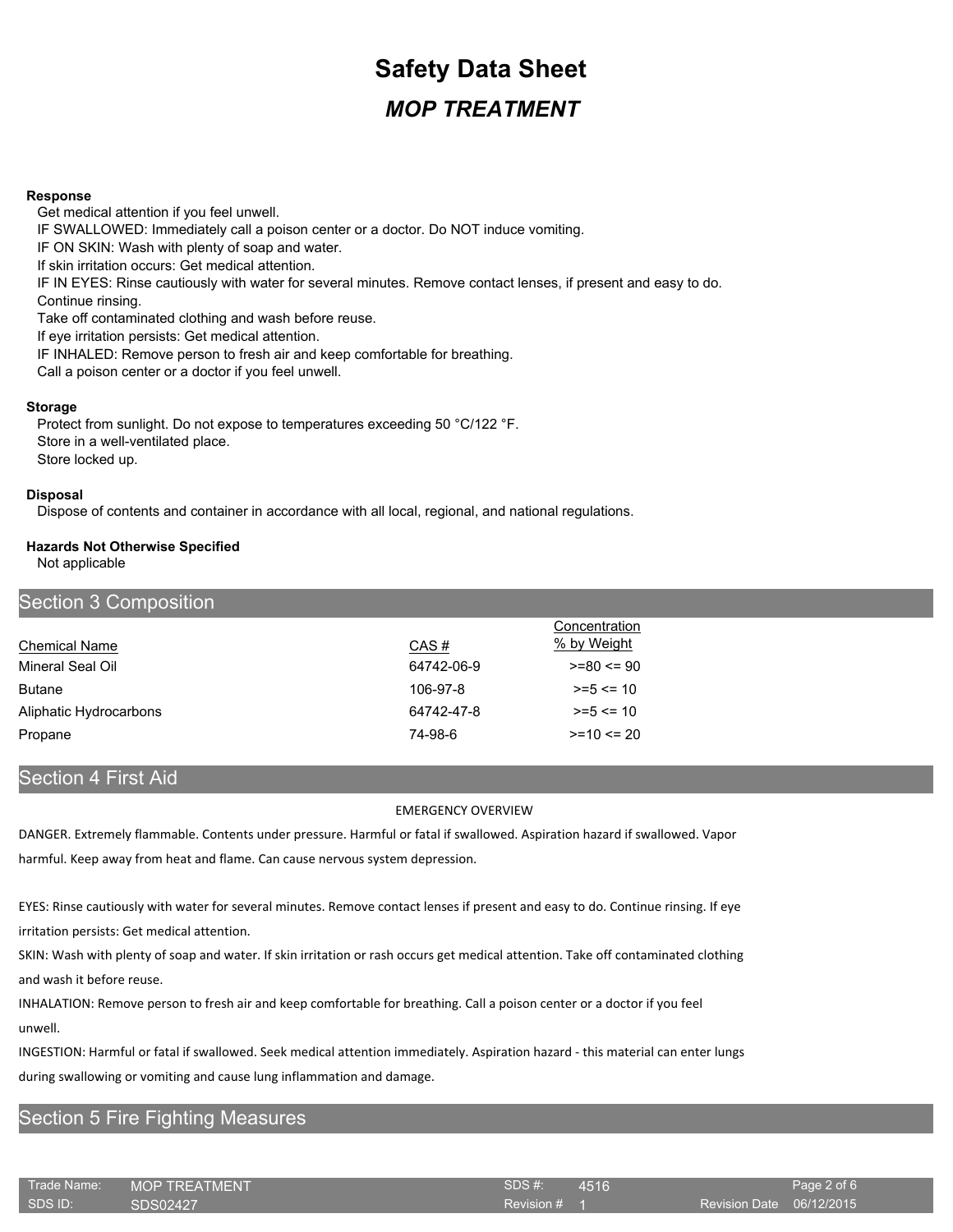#### **Suitable fire extinguishing media:**

Use water spray, fog or foam.

#### **Specific hazards arising from the chemical:**

Flammable aerosol. In a fire or if heated, a pressure increase will occur and the container may burst, with the risk of subsequent explosion. Gas may accumulate in low or confined areas or travel a considerable distance to a source of ignition and flash back, causing fire or explosion. Bursting aerosol containers may be propelled from a fire at high speed. Runoff to sewer may create fire or explosion hazard.

#### **Hazardous thermal decomposition products:**

Carbon Dioxide, Carbon Monoxide

#### **Specific fire-fighting methods:**

Promptly isolate the scene by removing all persons from the vicinity of the incident if there is a fire. No action shall be taken involving any personal risk or without suitable training. Move containers from fire area if this can be done without risk. Use water spray to keep fire-exposed containers cool.

#### **Special protective equipment for fire fighters:**

Fire fighters should wear appropriate protective equipment and self-contained breathing apparatus (SCBA) with a full face-piece operated in a positive pressure mode.

## Section 6 Accidental Release Measures

#### **Personal precautions:**

Put on appropriate personal protective equipment (see section 8)

### **Environmental precautions and clean-up methods:**

Stop all leaks. Isolate hazard area. Keep unnecessary and unprotected personnel from entering. Eliminate all ignition sources. Disperse vapors with water spray. Prevent runoff from entering drains, sewers, streams or other bodies of water. Absorb spill with inert material. Absorb unrecoverable product. Transfer contaminated absorbent, soil and other materials to containers for disposal.

## Section 7 Handling and Storage

Do not use or store near heat, sparks or open flame. Exposure to temperatures above 120 F may cause bursting. Do not puncture or incinerate container. Store in a cool, dry place. Do not get in eyes, on skin or on clothing. Intentional misuse by deliberately concentrating and inhaling may be harmful or fatal. Keep out of reach of children.

## Section 8 Exposure Controls/Personal Protection

| <b>Butane</b><br><b>ACGIH TLV</b>                       | $1000$ ppm                           |
|---------------------------------------------------------|--------------------------------------|
| Mineral Seal Oil<br><b>ACGIH TLV</b><br><b>OSHA PEL</b> | $5 \text{ mg/m}$<br>$5 \text{ mg/m}$ |
| Propane<br><b>ACGIH TLV</b>                             | $1000$ ppm                           |

| Trade Name: | <b>MOP TREATMENT</b> | SDS #:       | $-4516$ |     |
|-------------|----------------------|--------------|---------|-----|
| SDS ID:     | SDS02427             | Revision # 1 |         | Rev |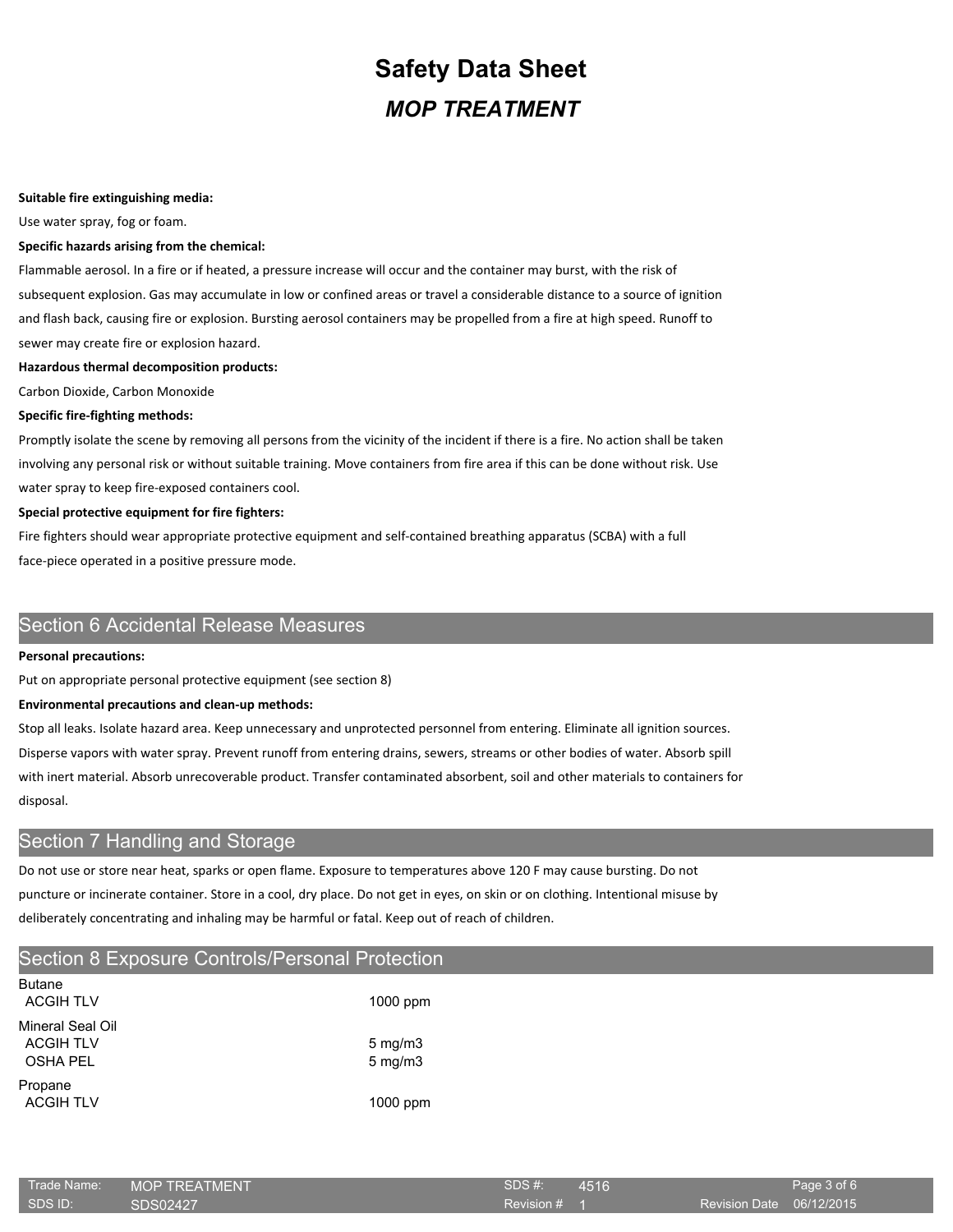**Eye Protection:** Wear safety glasses or goggles.

**Skin Protection:** To prevent repeated or prolonged contact, wear impervious gloves (made from rubber, nitrile or neoprene). **Respiratory Protection:** When respiratory protection is required use an organic vapor cartridge. A respiratory program that meets OSHA's 29 CFR 1910.34 & ANSI Z88.2requirements must be followed. **Engineering Controls:** Good general ventilation required.

## Section 9 Physical and Chemical Properties

Property **Value** Appearance **CLEAR SPRAY/MIST** Auto Ignition Temp NOT AVAILABLE Boiling Point **NOT AVAILABLE** Color Color COLORLESS Decomposition Temperature NOT AVAILABLE Evaporation Rate NOT AVAILABLE Explosive Limit Ranges NOT AVAILABLE Explosive Properties NOT AVAILABLE Flash Point **142 F** (liquid portion) Melting/Freezing Point NOT AVAILABLE Odor MINT Odor Threshold NOT AVAILABLE Other Information **VOC content (wt. %): 24.3** Oxidizing Properties NOT AVAILABLE Partition Coeff **NOT AVAILABLE** Physical State **Physical State** LIQUID Relative Density **CONFING 18 CONSOLUTE:** 0.8 Solubility (Water) **INSOLUBLE** Vapor Density **NOT AVAILABLE** Vapor Pressure NOT AVAILABLE Viscosity **NOT AVAILABLE** pH NOT AVAILABLE pH

## Section 10 Stability and Reactivity

**Reactivity :** Under normal conditions of storage and use, hazardous reactions will not occur. **Chemical Stability :** Stable under normal conditions. **Incompatible Materials :** Acids and strong oxidizers **Conditions to Avoid :** High temperatures, open flames, sparks, welding. **Decomposition Products:** CO, CO2

Vapors may ignite at temperatures exceeding flash point.

## Section 11 Toxicological Information

**Primary Route of Entry:** Skin contact, inhalation

### **Acute/Potential Health Effects:**

**EYES:** May cause serious eye irritation. Symptoms include stinging, tearing and redness.

**SKIN:** May cause skin irritation. Prolonged or repeated contact may dry the skin. Symptoms may include redness, burning, drying of skin and skin burns.

**INHALATION:** High vapor/aerosol concentrations (>1000 ppm) are irritating to the eyes and respiratory tract. May cause headaches, dizziness, anesthesia, drowsiness, unconsciousness, and other central nervous system effects, including death. May cause peripheral nervous system disorder and/or damage.

**INGESTION:** Harmful or fatal if swallowed. Aspiration hazard - this material can enter lungs during swallowing or vomiting and cause lung inflammation and damage.

**Chronic / Long Term Effects:** Reports have associated repeated and prolonged occupational overexposure to solvents with permanent brain and nervous system damage. Signs and Symptoms of Overexposure: Signs and symptoms of overexposure to this material through breathing, swallowing, and/or passage of material through the skin may include: stomach or intestinal upset (nausea vomiting, diarrhea) irritation (nose, throat, airways), central nervous system depression (dizziness, drowsiness, weakness, fatigue, nausea, headache, unconsciousness).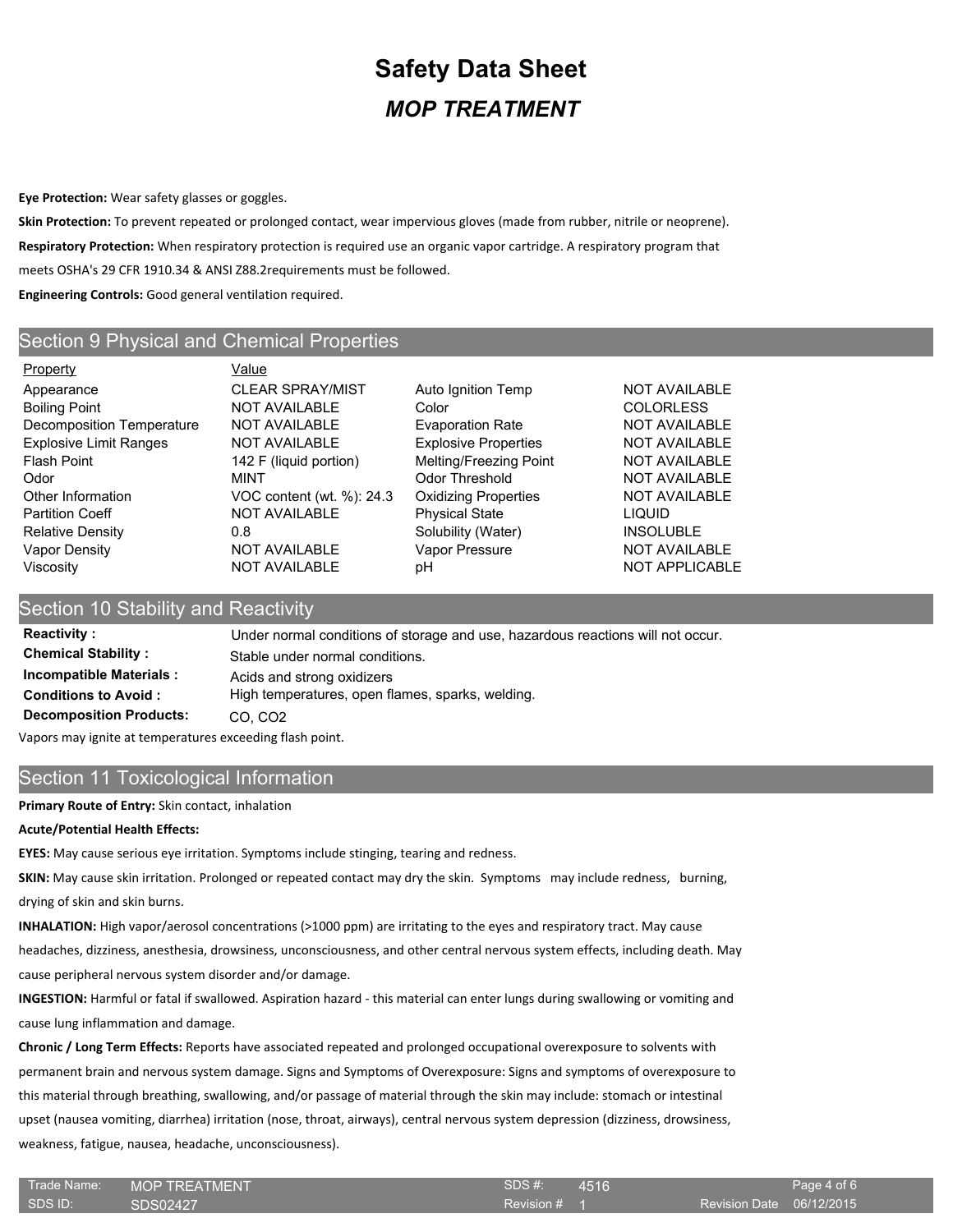May cause damage to liver, spleen, and bone marrow through prolonged or repeated exposure.

**Target Organ Effects:** Central nervous system, liver, spleen, bone marrow.

**Reproductive/Developmental Information:** None known

**Carcinogenic Information:** This material is not listed as a carcinogen by IARC, NTP or OSHA.

**Acute Toxicity Values:**

Not available.

# Section 12 Ecological Information

Not available.

### Section 13 Disposal Considerations

Waste must be disposed of in accordance with federal, state and local environmental control regulations. See label for further instructions.

## Section 14 Transport Information

Certain shipping modes or package sizes may have exceptions from the transport regulations. The classification provided may

not reflect those exceptions and may not apply to all shipping modes or package sizes.

**UN number** 1950 **Proper shipping name** Aerosols, flammable **Class** 2.1 **Packing group** 

## Section 15 Regulatory Information

If identified components of this product are **CERCLA** hazardous substances and/or listed under **Sections 302, 304, or 313 of Title III** of the Superfund Amendments and Reauthorization Act (SARA) of 1986 (also known as EPCRA, the Emergency Planning and Community Right-To-Know Act), or under **California Proposition 65** (Safe Drinking Water and Toxic Enforcement Act), they are listed above in Section 15 of this SDS.

If identified components of this product are listed under Section 313, this product contains toxic chemicals subject to the reporting requirements of Section 313. This information must be included in all SDS that are copied and distributed for this material.

**Title III Section 311/312** Hazardous Categories - 40 CFR 370.2:

ACUTE (X) Chronic (X) Fire (X) Pressure (X) Reactive ( ) Not Applicable ( )

**T.S.C.A. Status:** All chemical substances found in this product comply with the Toxic Substances Control Act inventory reporting requirements.

**RCRA Status:** Under RCRA, it is the responsibility of the product user to determine at the time of disposal, whether a material containing the product or derived from the product should be classified as a hazardous waste. If this product becomes hazardous waste it would be assigned RCRA Code(s)

| Trade Name: | <b>MOP TREATMENT</b> | 'SDS #:    |
|-------------|----------------------|------------|
| ISDS ID:    | SDS02427             | Revision # |

4516